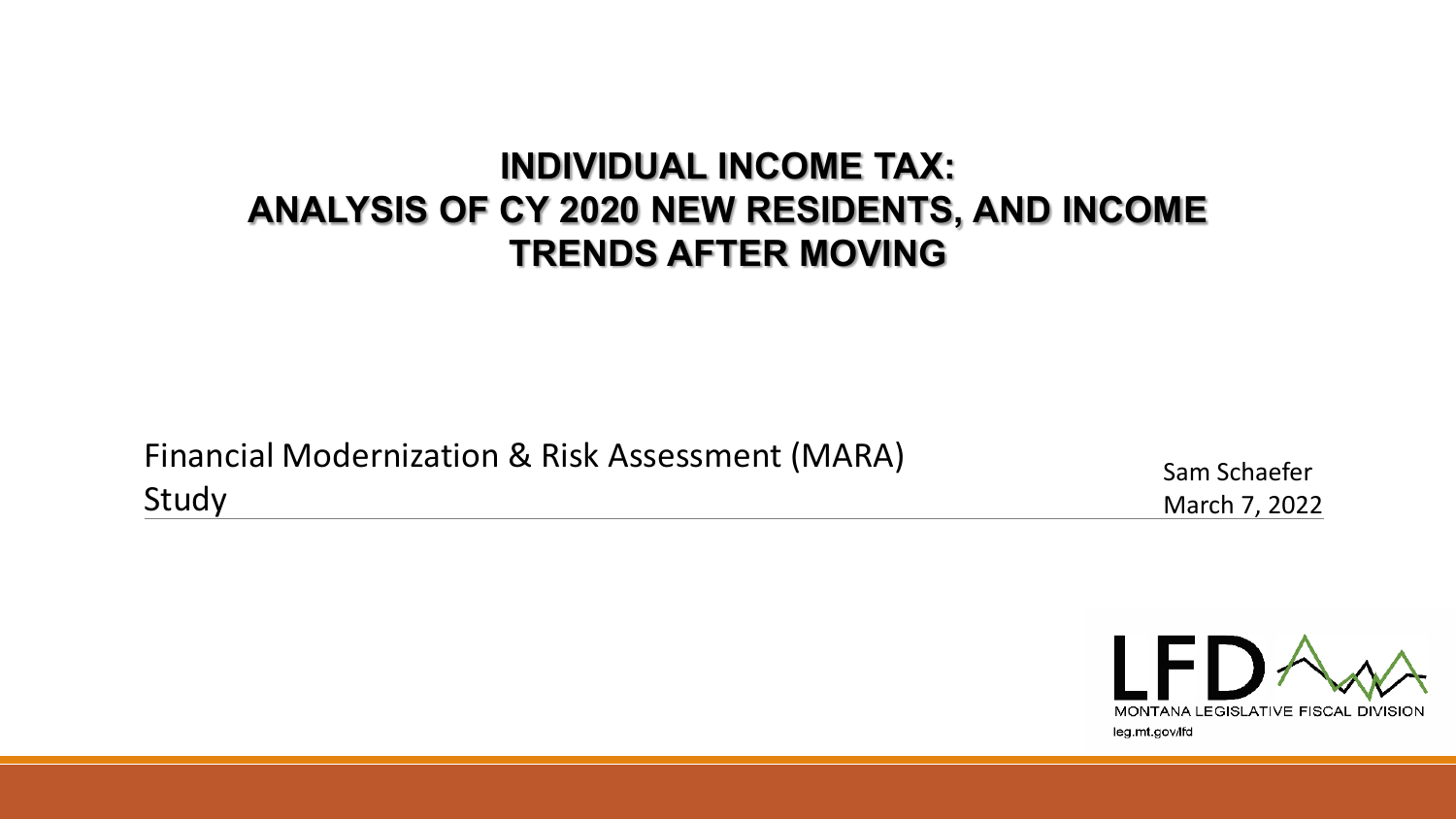# CY 2020 Partial-Year Residents

- 18,077 partial-year forms of new filers moving to Montana
- 11,416 partial-year forms of tax filers leaving Montana
- Net positive of 6,661 partial-year form filers





#### Partial-Year Form Filers Moving to Montana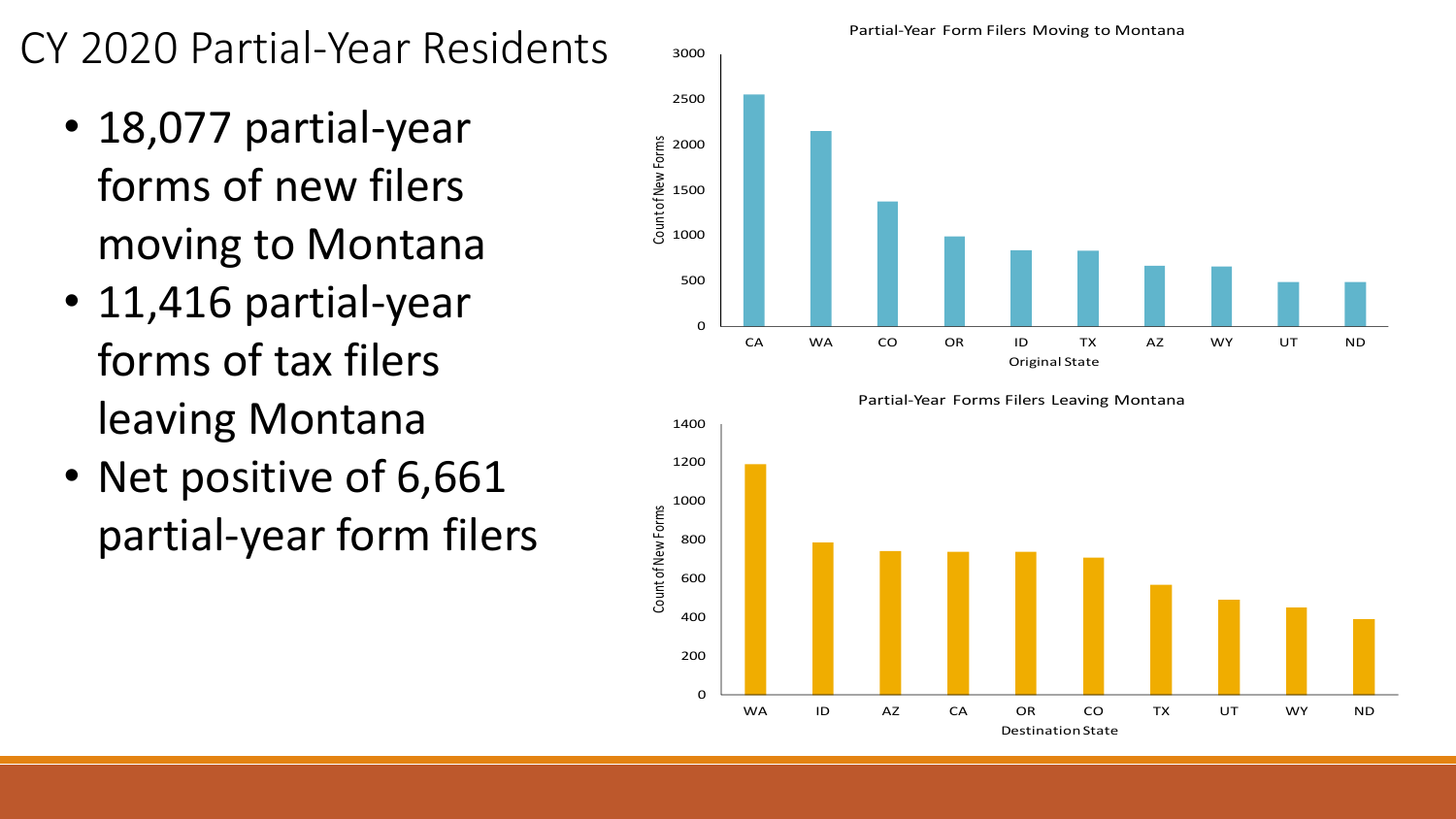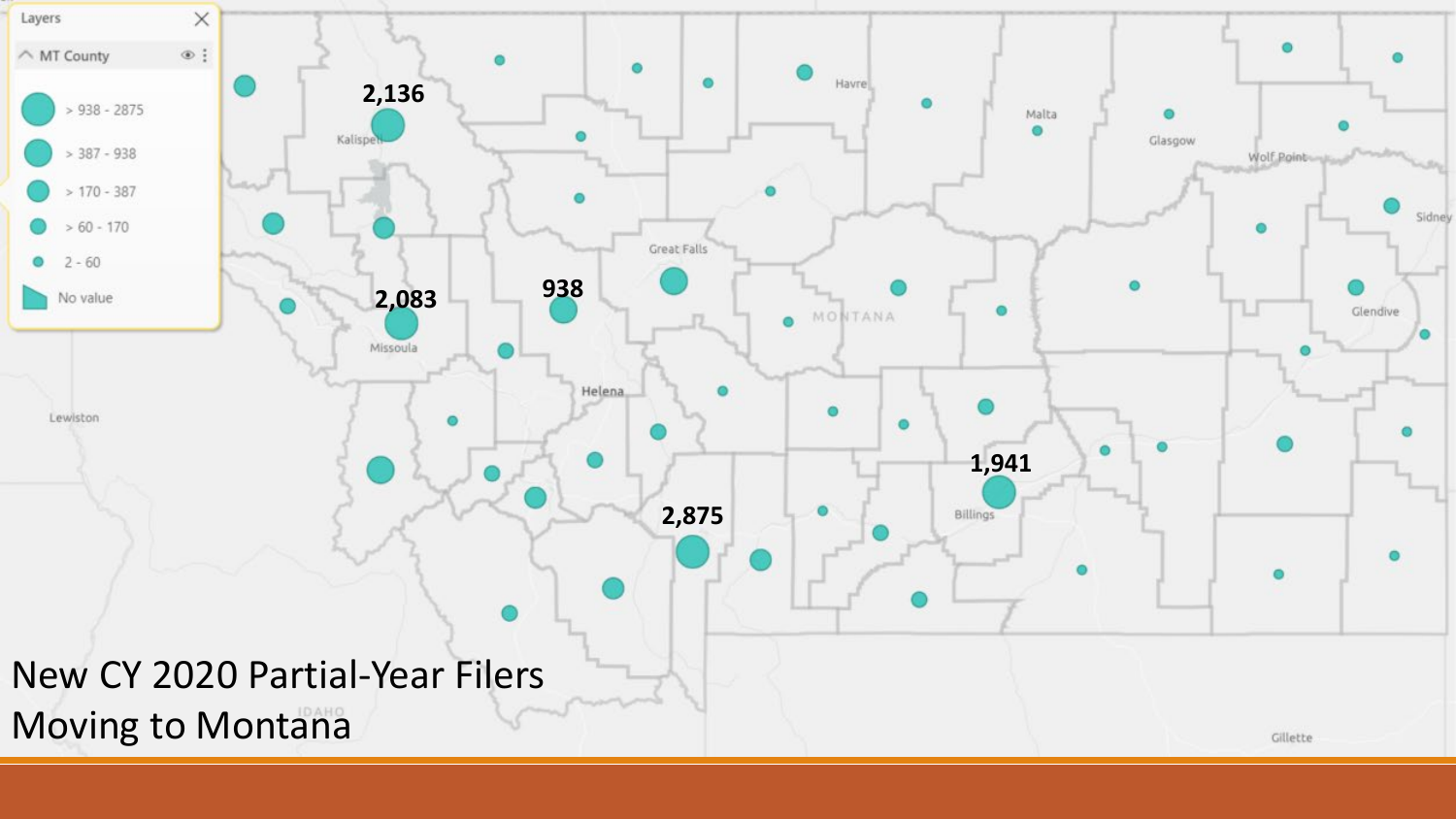

| MT County             | <b>Total Growth</b> |  |  |
|-----------------------|---------------------|--|--|
| Gallatin County, MT   | 5.20%               |  |  |
| Madison County, MT    | 4.80%               |  |  |
| Flathead County, MT   | 4.50%               |  |  |
| Sanders County, MT    | 4.40%               |  |  |
| Lincoln County, MT    | 4.30%               |  |  |
| Mineral County, MT    | 4.30%               |  |  |
| Granite County, MT    | 4.20%               |  |  |
| Park County, MT       | 4.00%               |  |  |
| Ravalli County, MT    | 3.90%               |  |  |
| Broadwater County, MT | 3.80%               |  |  |

# New CY 2020 Partial-Year Filers Growth Rates by County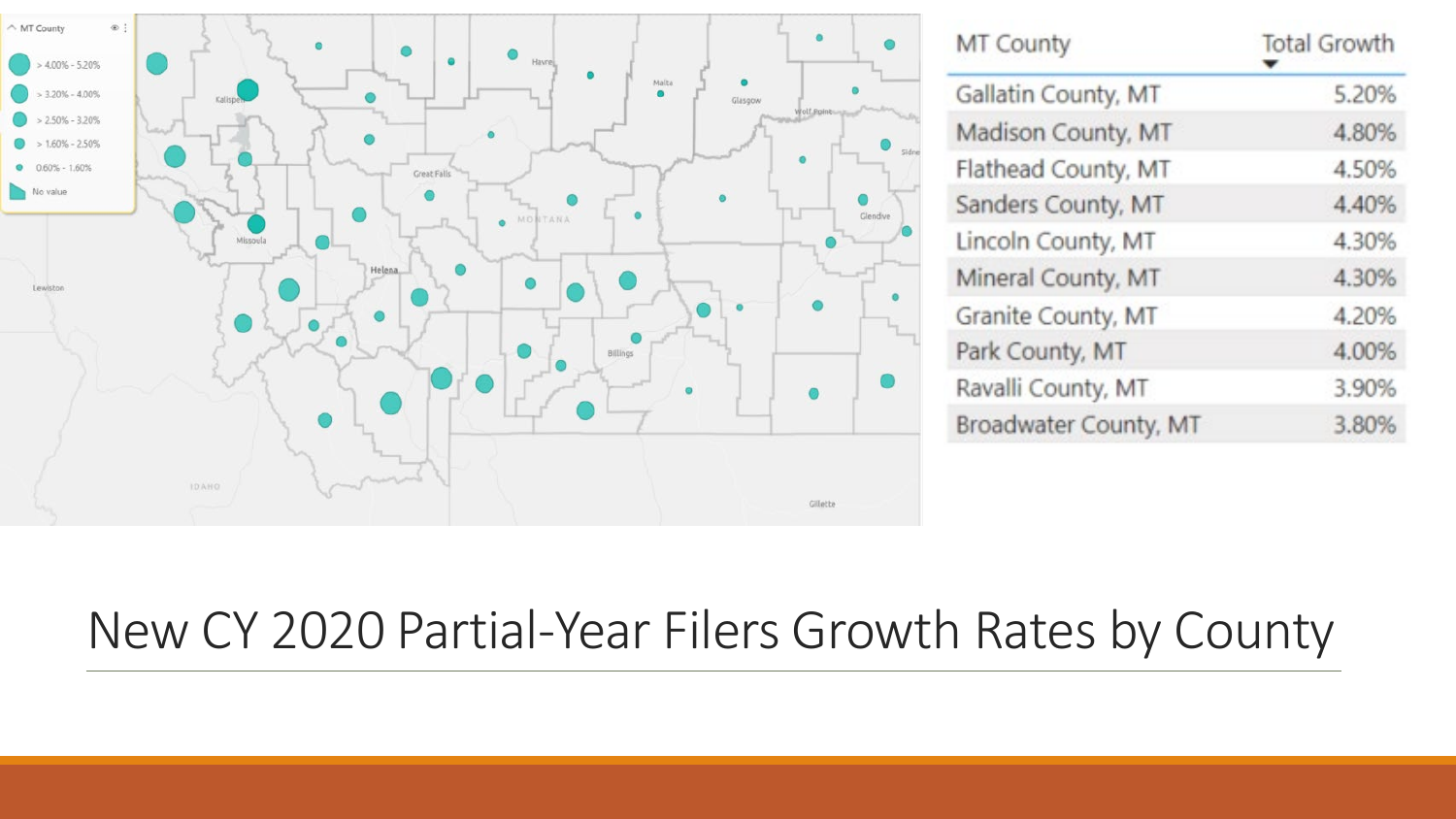| MT County                | Growth under 65 | MT County            | Growth over 65 |  |
|--------------------------|-----------------|----------------------|----------------|--|
| Gallatin County, MT      | 6.00%           | Sanders County, MT   | 2.80%          |  |
| Madison County, MT       | 5.90%           | Mineral County, MT   | 2.60%          |  |
| Granite County, MT       | 5.60%           | Lincoln County, MT   | 2.50%          |  |
| Golden Valley County, MT | 5.30%           | Ravalli County, MT   | 2.30%          |  |
| Flathead County, MT      | 5.20%           | Prairie County, MT   | 2.20%          |  |
| Lincoln County, MT       | 5.20%           | Meagher County, MT   | 2.10%          |  |
| Sanders County, MT       | 5.20%           | Flathead County, MT  | 2.00%          |  |
| Mineral County, MT       | 5.00%           | Park County, MT      | 1.90%          |  |
| Park County, MT          | 4.70%           | Carbon County, MT    | 1.80%          |  |
| Broadwater County, MT    | 4.60%           | Petroleum County, MT | 1.80%          |  |

# New CY 2020 Partial-Year Filers Growth Rates by County by Age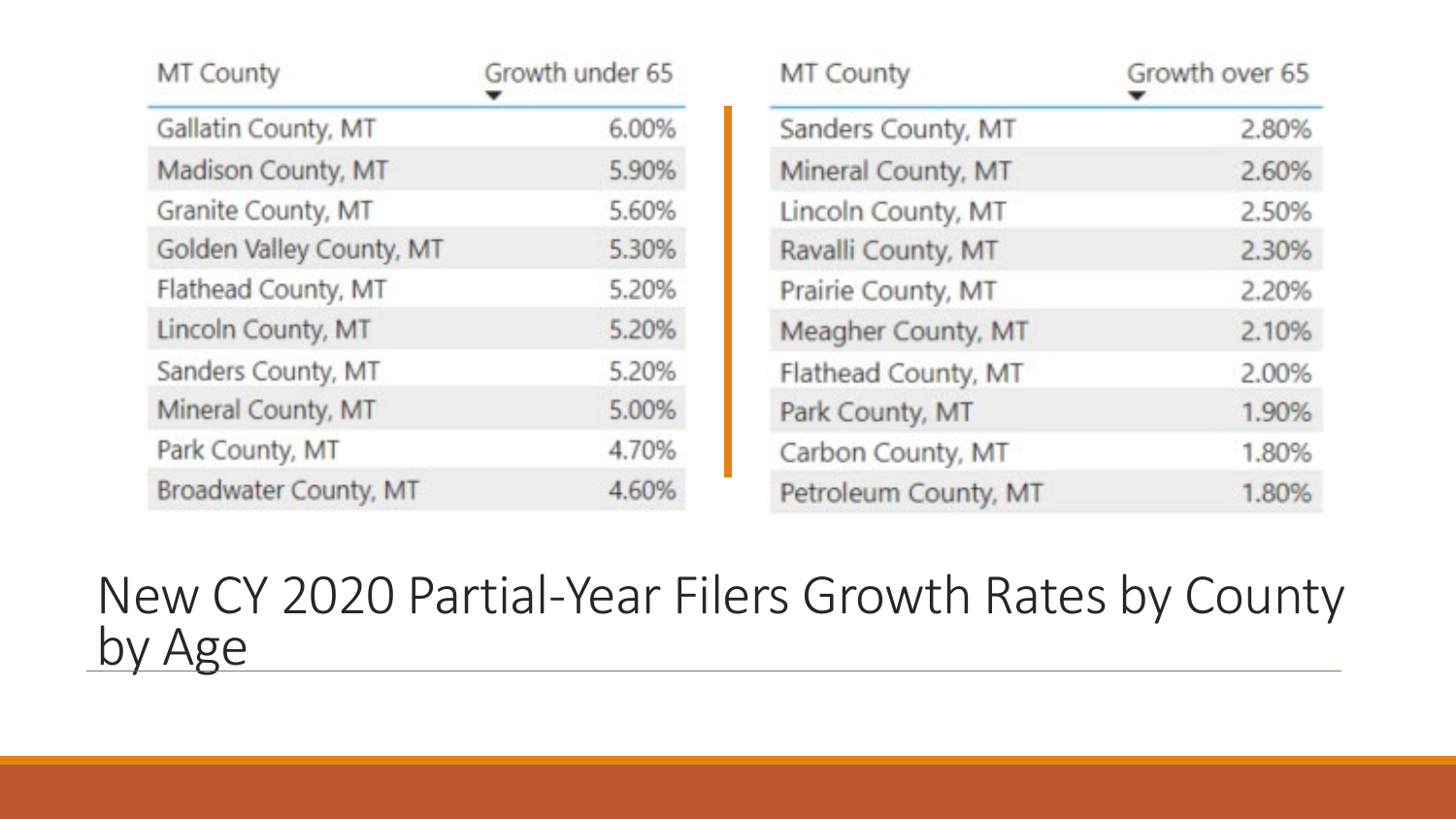CY 2020 New Resident Income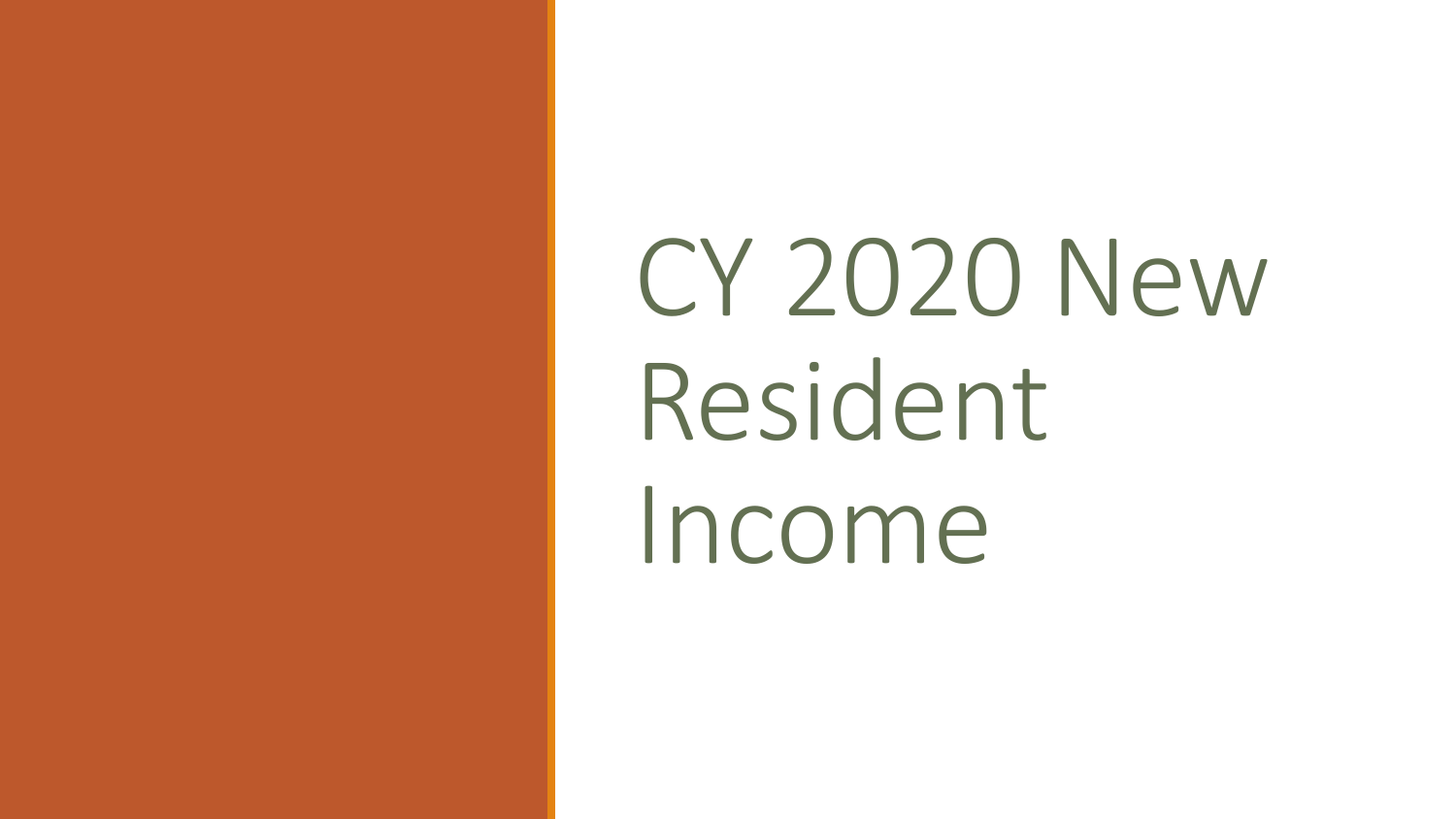*For the remaining analysis, income levels will be analyzed for those partial year residents who moved to Montana in CY 2020. It does not include those partial year residents who left the state. In addition, it only analyzes taxpayers that had a positive tax liability in CY 2020.*

- In CY 2020, Montana residents' median Federal Adjusted Gross Income (FAGI) of \$50,243, up 6.3% from \$47,249 in CY 2019.
- For those residents under 65, median FAGI was \$46,002, a 7.5% increase from CY 2019 levels.
- Residents over the age of 65 saw median FAGI increase to \$67,735 in CY 2020, an increase of 1.5% from CY 2019.
- Note that the median is a good approximation of a "*typical"* tax filer, as the median represents the middle value in a series of data.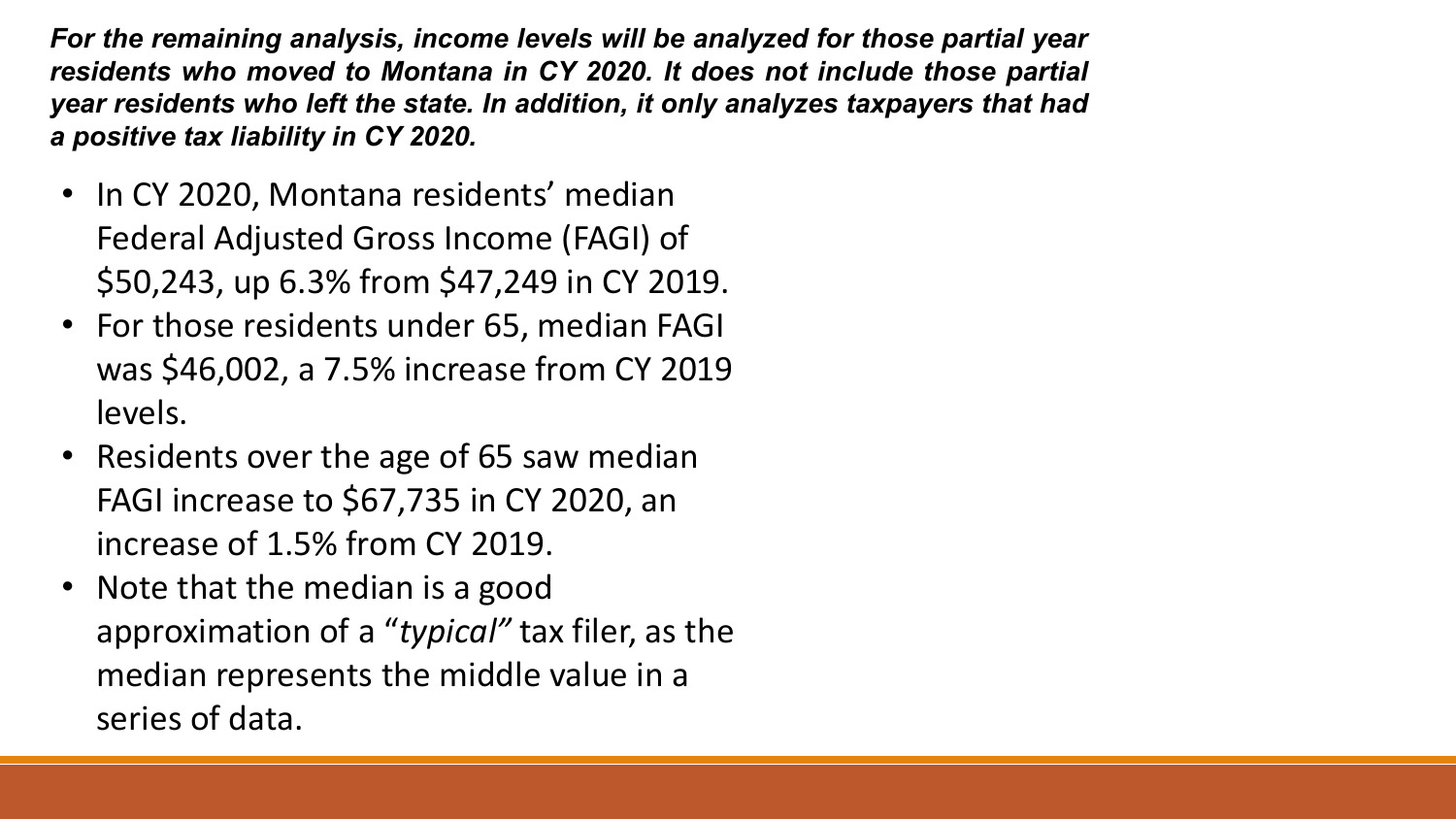### Comparison of Median FAGI (New Residents vs Full-Year Residents)

- For all ages combined, and those under 65, fullyear residents had a larger median FAGI than new residents.
- New residents over 65 had a higher median FAGI than full-year residents by approximately 25%.
- These patterns are consistent from a previous [analysis](https://leg.mt.gov/content/publications/fiscal/2023-Interim/Aug-2021/Income-Tax-Non-partial-resident.pdf) analyzing CY 2019 data.
- Using the median, however, fails to capture whether or not high income individuals are moving to the state.

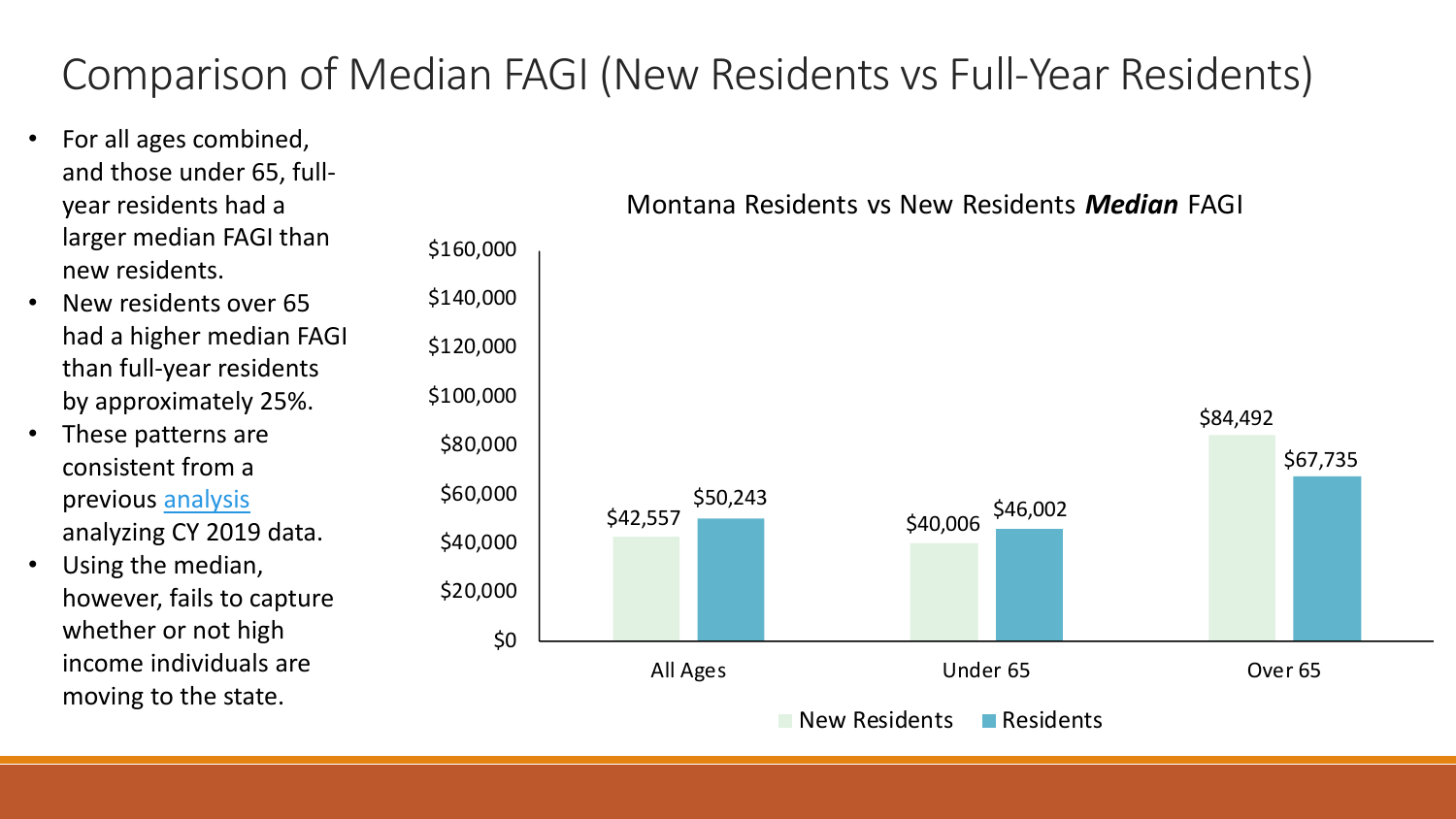### Comparison of Average FAGI (New Residents vs Full-Year Residents)

- Across every age demographic, new resident filers in CY 2020 had a larger average FAGI than full-year resident filers.
- This is due to the amount and magnitude of very large incomes from new CY 2020 filers.
- The top 10% of new resident filers had an average FAGI of \$598,737, compared to \$312,759 for the top 10% of full-year resident filers.
- Income levels by county can be found in the Appendix of the full [report](https://leg.mt.gov/content/publications/fiscal/2023-Interim/March-2022/mara-march-2022.pdf).



#### Montana Residents vs New Residents *Average* FAGI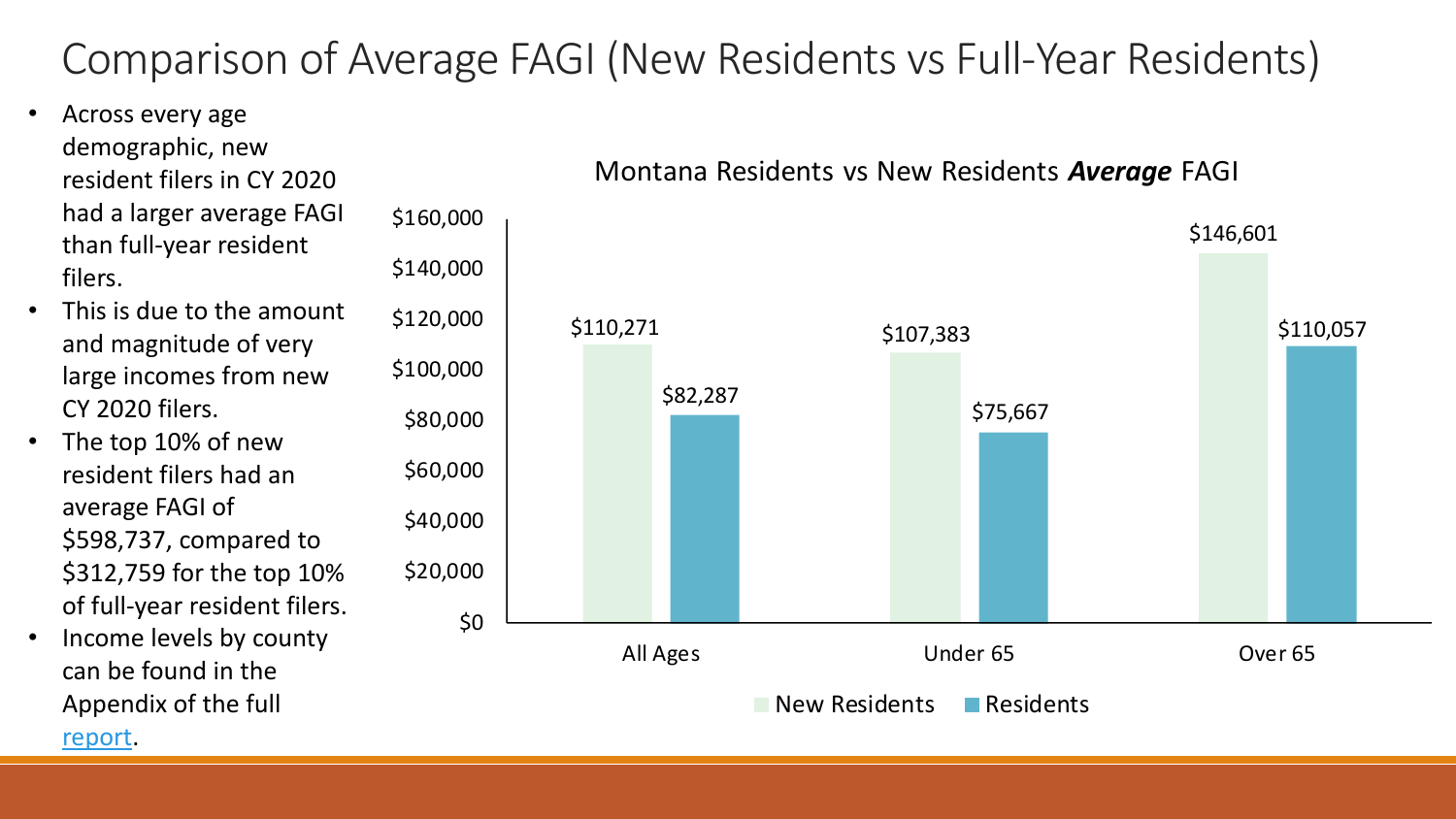# CY 2019 Partial-Year Residents and Succeeding CY 2020 Income

- Partial-year filers who moved to Montana in CY 2019 were tracked into CY 2020.
- On average, the FAGI increased across all ages and for both age cohorts.
- The growth was especially pronounced for those over the age of 65, with growth of 61.2%.
- Working-age individuals saw growth of 5.0%, indicating that *it is likely that these filers brought their jobs with them or found similar paying jobs in Montana*.

Those taxpayers who moved to Montana in CY 2019 saw their income increase in CY 2020, and was especially pronounced for those over the age of 65.

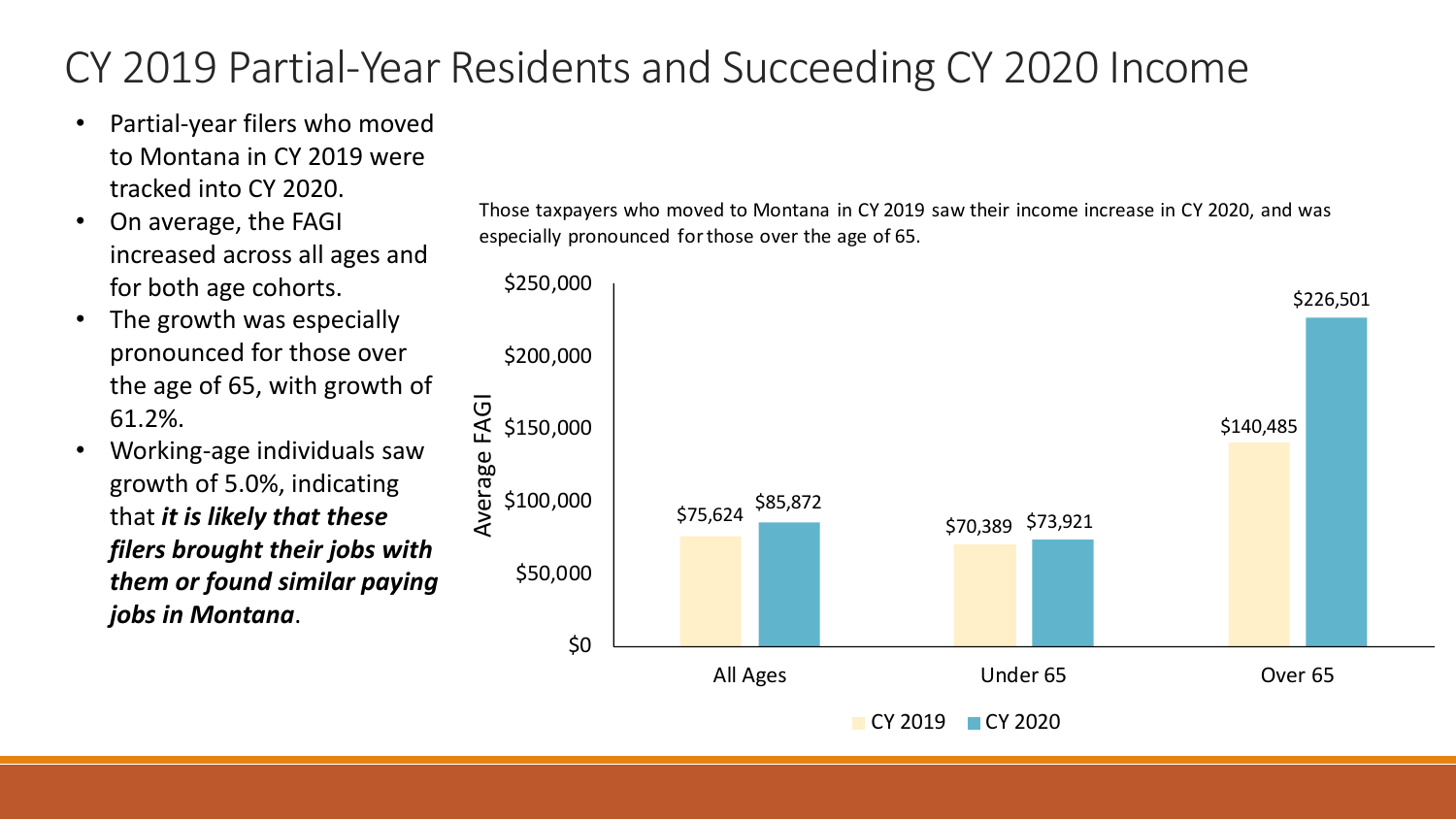# CY 2020 Income Distribution of CY 2019 New Residents Compared to Full-Year Residents

New 2019 Residents' Full CY 2020 Income Distribution



#### CY 2020 Full-Year Residents' Income Distribution

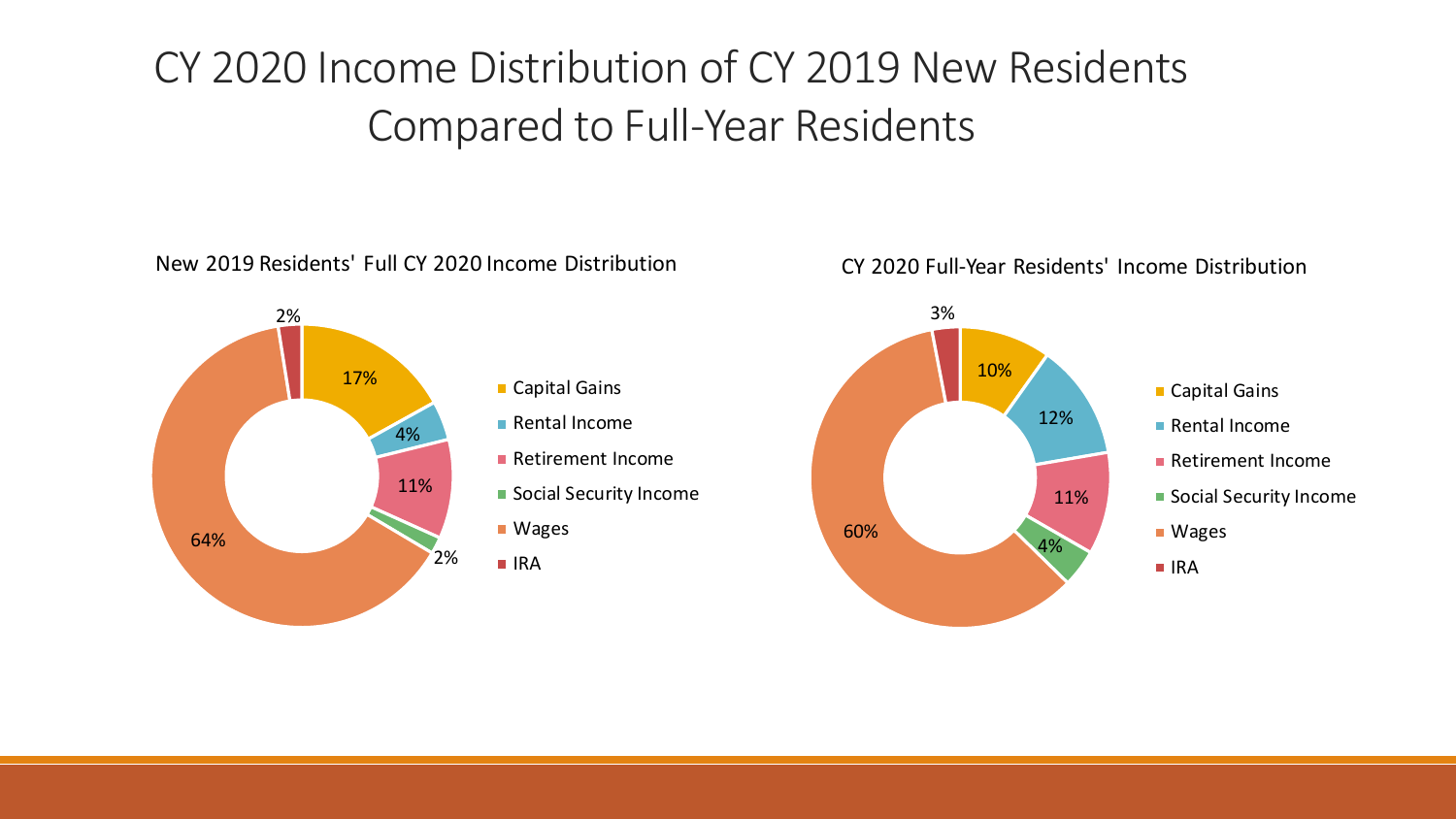#### Comparison of Income Types

Taxpayers who moved to Montana in CY 2019 had larger CY 2020 average incomes than CY 2020 residents as a whole, and was driven by larger capital gains and wage income.

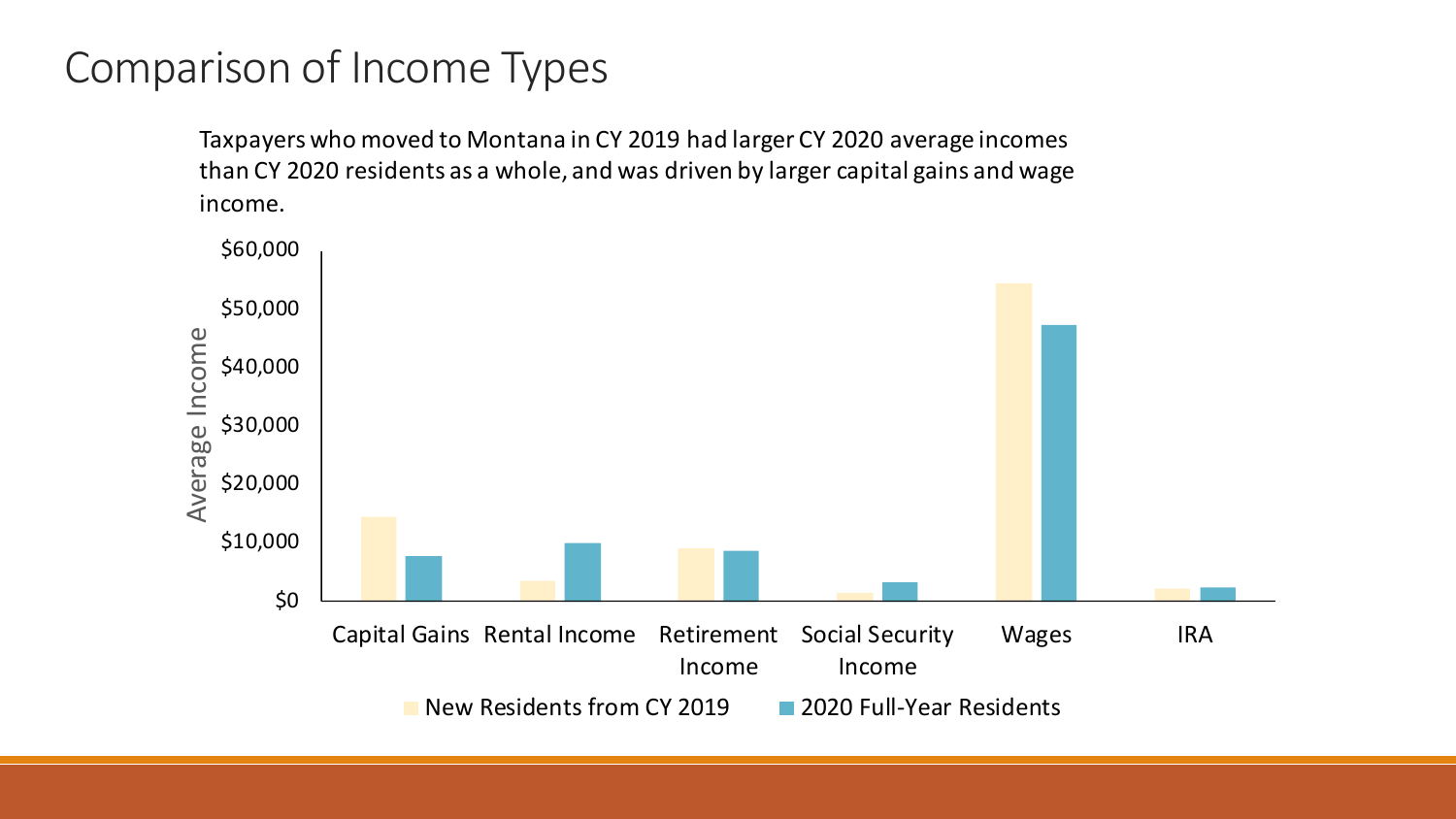### Comparison of Income Types by Age

- There are many filers who do not have incomes in all the categories analyzed below. As a result, median calculations often return a 0. For this reason the average was analyzed to compare income types.
- Incomes were dominated by wages for those under 65. Those filers who moved in CY 2019 had CY 2020 wage income that averaged \$57,108, 4.8% larger than CY 2020 full-year residents (\$54,479).
- For those new CY 2019 residents, average incomes were higher than full-year CY 2020 residents across all categories except rental income. The capital gains average was far higher, and driven by a few select filers with significant capital gains income.

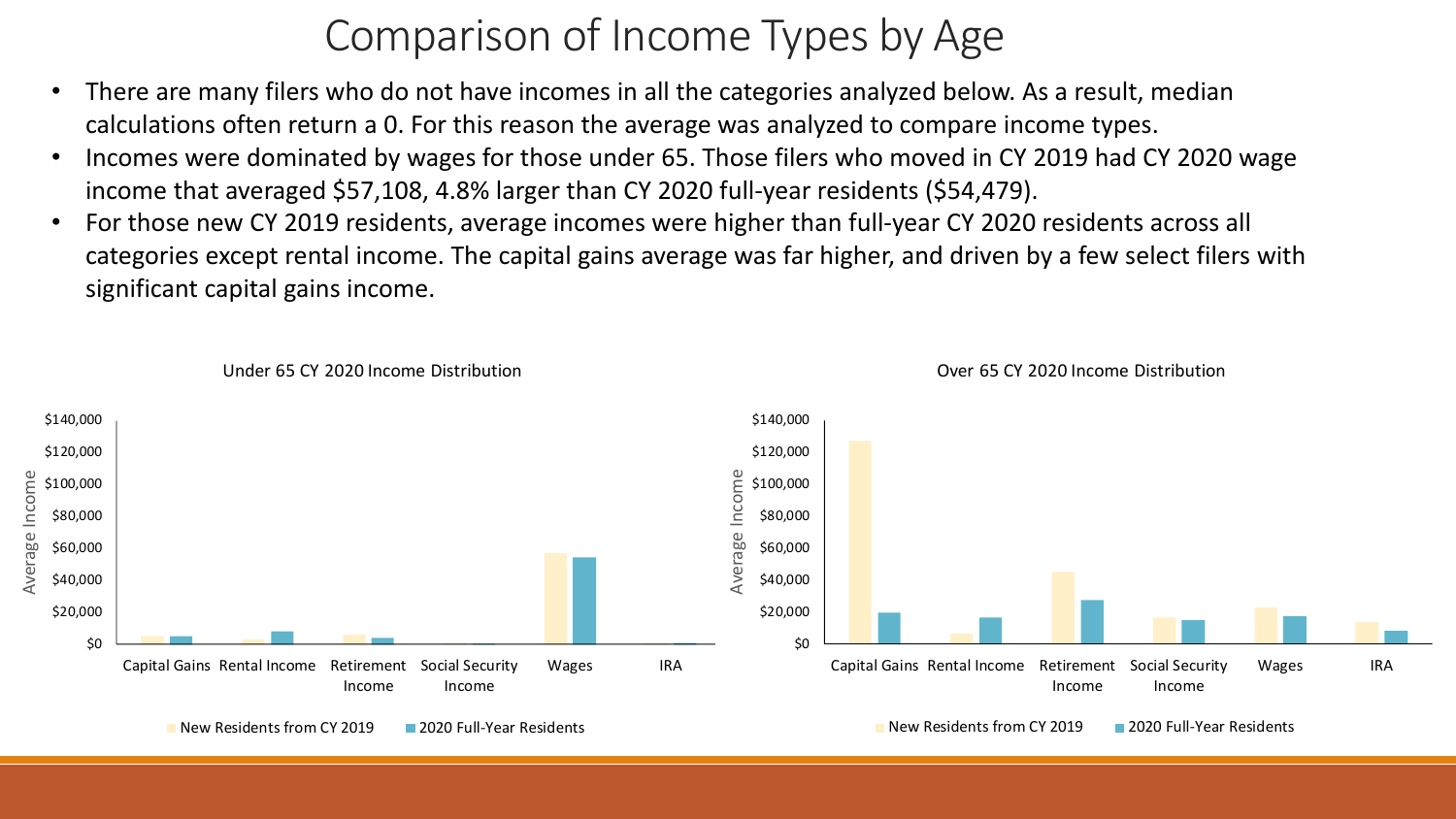### Wealth from CY 2019 New Residents was Widespread in CY 2020

Layers

- When looking at both the average and median FAGI's, it can be seen that the wealth was not necessarily concentrated to a few select counties, but was fairly widespread.
- As mentioned earlier, a single large filer can influence the average of a county with few new filers.





• As noted earlier, the median may be a better representation of a "typical" new filer in a given county, but may given less information on revenue impacts.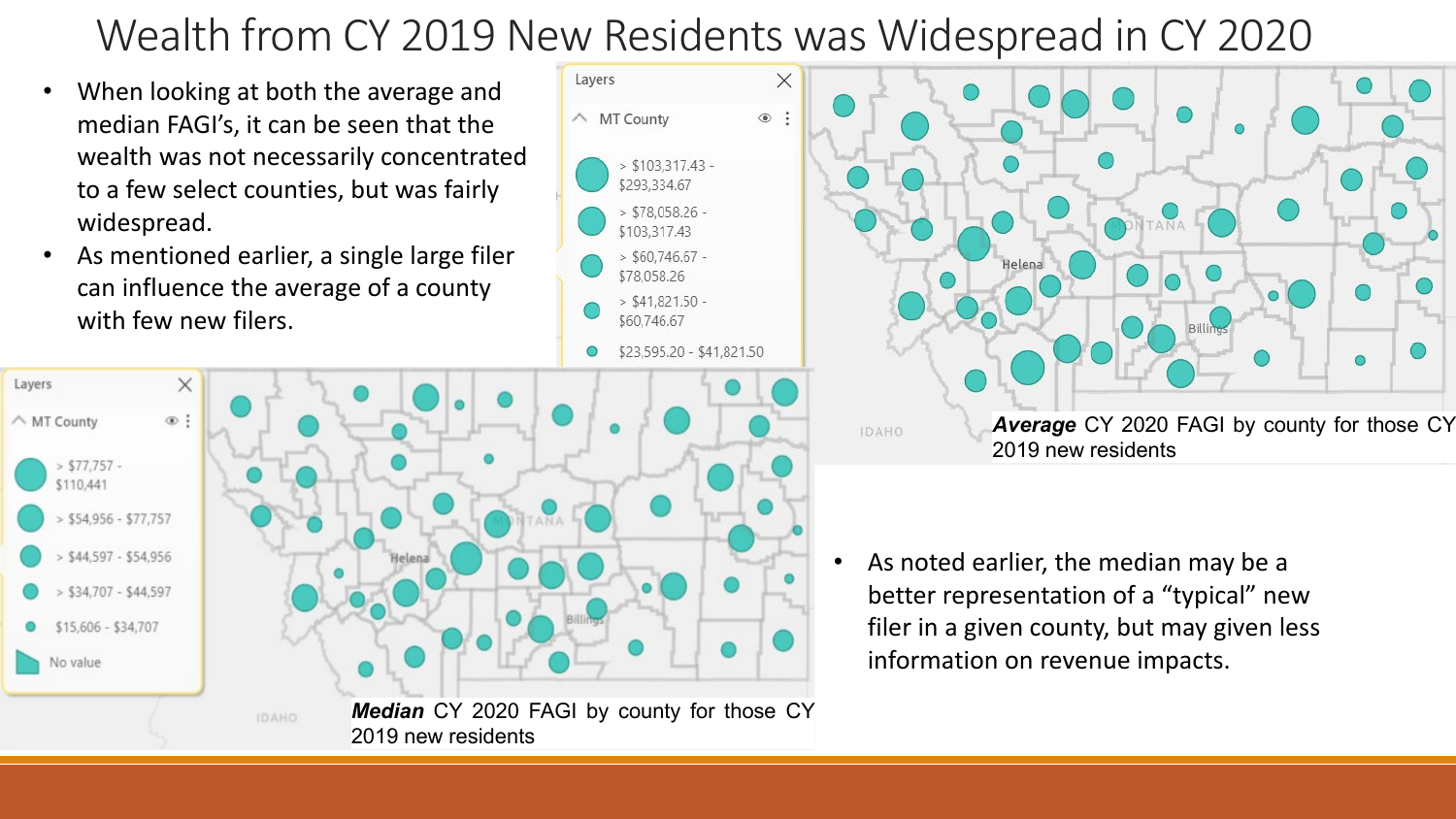#### Where are the Wealthiest New Filers Residing?

Under 65 Average FAGI

Over 65 Average FAGI

| County                 | New Residents | <b>IFull-Year Residents  % Difference</b> |      | County                 | New Residents | <b>Full-Year Residents  % Difference</b> |        |
|------------------------|---------------|-------------------------------------------|------|------------------------|---------------|------------------------------------------|--------|
| <b>Madison County</b>  | \$282,720     | \$111,953                                 | 153% | Madison County         | \$428,062     | \$145,130                                | 195%   |
| Powell County          | \$226,226     | \$72,570                                  | 212% | Flathead County        | \$156,995     | \$114,807                                | 37%    |
| Jefferson County       | \$93,255      | \$89,965                                  | 4%   | <b>Gallatin County</b> | \$141,653     | \$165,197                                | $-14%$ |
| <b>Flathead County</b> | \$91,328      | \$79,943                                  | 14%  | Ravalli County         | \$115,897     | \$97,469                                 | 19%    |
| Stillwater County      | \$89,878      | \$86,575                                  | 4%   | Missoula County        | \$114,711     | \$144,490                                | $-21%$ |

- The two tables above show the top five average FAGI's in CY 2020 of new filers who moved there in CY 2019, adjusted for age.
- Counties are only listed for those which experienced at least ten new filers for each age category.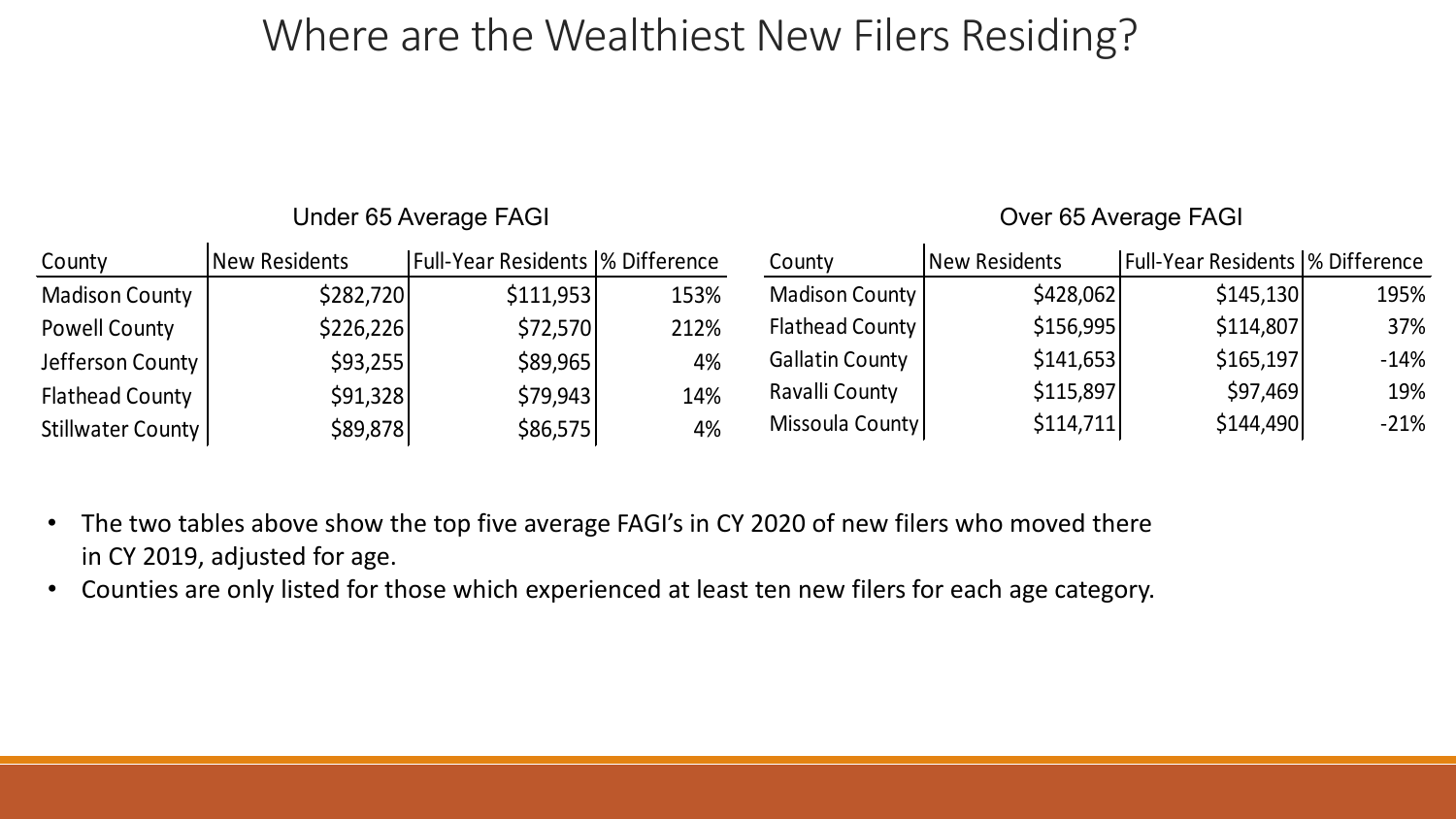#### Taxable Income in CY 2020 of CY 2019 New Residents



Average Montana Taxable Income (CY 2020)

- Ultimately, taxpayers pay final taxes based upon their Montana Taxable Income (MTI), not FAGI, though FAGI is utilized in the calculation.
- Across all ages, MTI was nearly 10% larger in CY 2020 for those filers who moved to Montana in CY 2019 compared to CY 2020 full-year residents.  $\qquad \qquad$  \$0